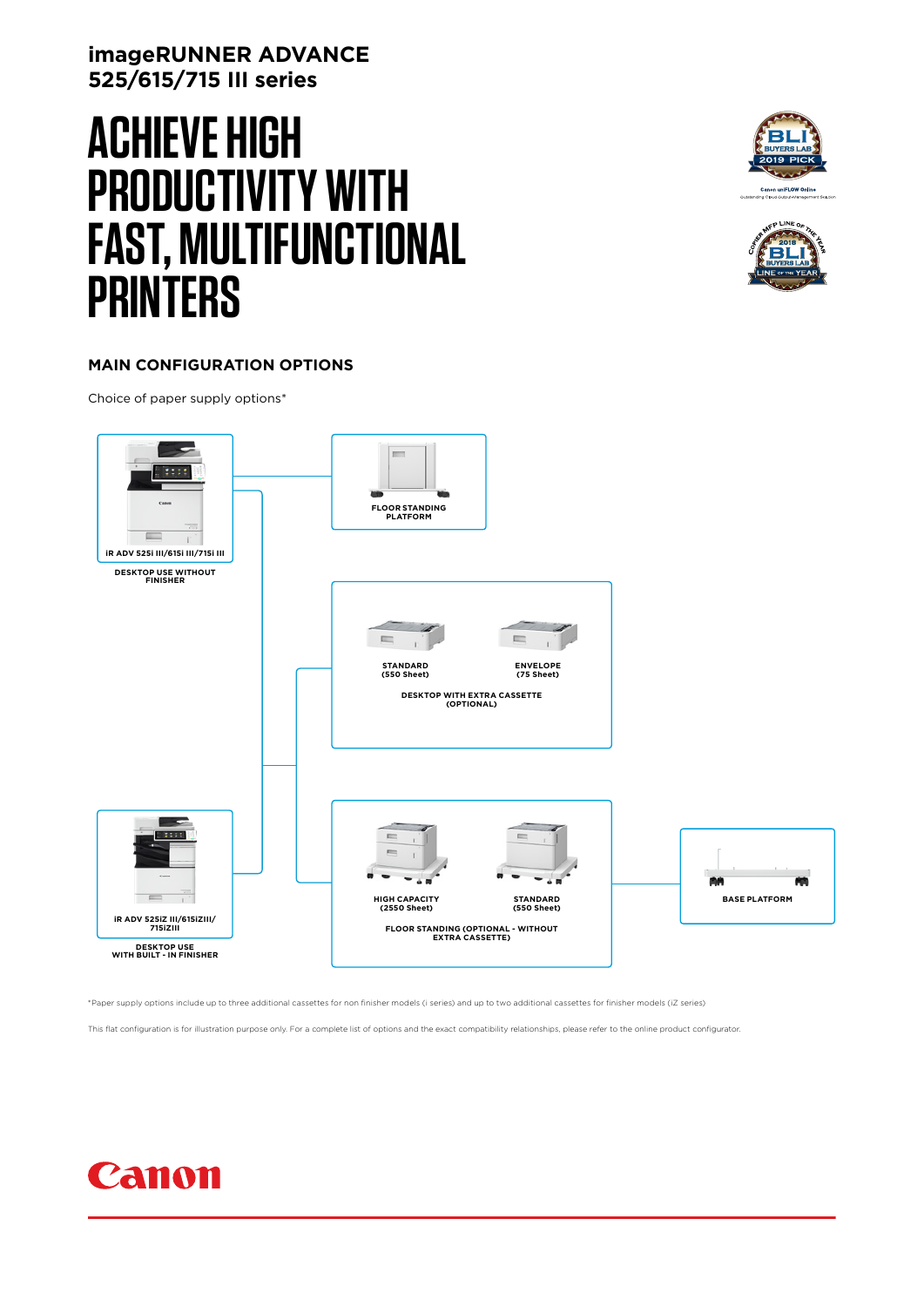# **TECHNICAL SPECIFICATIONS**

# **imageRUNNER ADVANCE 525/615/715 III series**

| <b>MAIN UNIT</b>                                    |                                                                                                                                                                                                                                                                | <b>Operating System</b>                          | UFR II: Windows* 7/ 8.1 / 10 / Server 2008 / 2008 R2 /                                                                                                               |
|-----------------------------------------------------|----------------------------------------------------------------------------------------------------------------------------------------------------------------------------------------------------------------------------------------------------------------|--------------------------------------------------|----------------------------------------------------------------------------------------------------------------------------------------------------------------------|
| Machine type                                        | A4 Monochrome Laser Multifunctional                                                                                                                                                                                                                            |                                                  | 2012 / 2012 R2 / 2016, MAC OS X (10.9 or later)                                                                                                                      |
| Core functions                                      | Print, Copy, Scan, Send and optional Fax                                                                                                                                                                                                                       |                                                  | PCL: Windows* 7 / 8.1 / 10 / Server 2008 / 2008 R2 / 2012<br>/ 2012 R2 / 2016                                                                                        |
| Processor                                           | Canon Dual Custom Processor (Shared)                                                                                                                                                                                                                           |                                                  | PS: Windows* 7 / 8.1/ 10 / Server 2008 / 2008 R2 / 2012 /                                                                                                            |
| <b>Control Panel</b>                                | 25.6 cm (10.1 inch) TFT LCD WSVGA Colour Touch panel                                                                                                                                                                                                           |                                                  | 2012 R2 / 2016, MAC OS X (10.9 or later)                                                                                                                             |
| Memory                                              | Standard: 3 GB RAM                                                                                                                                                                                                                                             |                                                  | PPD: Windows* 7 / 8.1 / 10, MAC OS X (10.3.9 or later)                                                                                                               |
| <b>Hard Disk drive</b>                              | 250 GB                                                                                                                                                                                                                                                         |                                                  | SAP Device Types are available via the SAP Market Place.Please refer to<br>http://www.canon-europe.com/support/business-product-support_for                          |
| <b>Interface Connection</b>                         | Network<br>Standard: 1000Base-T/100BaseTX/10Base-T,<br>Wireless LAN (IEEE 802.11b/g/n)                                                                                                                                                                         |                                                  | availability of print solutions for other operating systems and<br>environments including AS/400, UNIX, Linux and Citrix.<br>Some of these solutions are chargeable. |
|                                                     | Optional: NFC, Bluetooth Low Energy<br>Others                                                                                                                                                                                                                  | <b>COPY SPECIFICATIONS</b>                       |                                                                                                                                                                      |
|                                                     | Standard: USB 2.0 x 2 (Host), USB 3.0 x 1 (Host),<br>USB 2.0 x 1 (Device)                                                                                                                                                                                      | Copy Speed (ppm)*<br>*simplex                    | iR ADV 525i III/525iZ III:<br>Up to 52 (A4), Up to 80 (A5), Up to 35 (A6)                                                                                            |
| <b>Paper Supply Capacity</b>                        | Optional: Copy Control Interface<br>Standard: 650 sheets                                                                                                                                                                                                       |                                                  | iR ADV 615i III/615iZ III:                                                                                                                                           |
| (A4, 80gsm)                                         | 550-sheet paper cassette, 100-sheet Multi-purpose tray<br>Maximum: 3,300 sheets (with High Capacity Cassette<br>Feeding Unit-D1)                                                                                                                               |                                                  | Up to 61 (A4), Up to 99 (A5), Up to 35 (A6)<br>iR ADV 715i III/715iZ III:<br>Up to 71 (A4), Up to 113 (A5), Up to 40 (A6)                                            |
| <b>Paper Output Capacity</b>                        | Standard model (iR-ADV 715i III/615i III/525i III): 500 sheets                                                                                                                                                                                                 | First-Copy-Out Time (A4)                         | Approx. 5 seconds or less                                                                                                                                            |
| (A4, 80gsm)                                         | Finisher model (iR-ADV 715iZ III/615iZ III/525iZ III):<br>1,000 sheets                                                                                                                                                                                         | Copy resolution (dpi)                            | up to 600 x 600                                                                                                                                                      |
| <b>Finishing capabilities</b>                       | Standard model: Collate, Group                                                                                                                                                                                                                                 | <b>Multiple Copies</b>                           | Up to 9,999 copies                                                                                                                                                   |
|                                                     | Finisher Model: Collate, Group, Offset*, Staple                                                                                                                                                                                                                | <b>Copy Density</b>                              | Automatic or Manual (9 Levels)                                                                                                                                       |
|                                                     | *available with upper tray                                                                                                                                                                                                                                     | Magnification<br><b>Preset Reductions</b>        | 25% - 400% (1% Increments)<br>25%, 50%, 70 %                                                                                                                         |
| Supported media types                               | Paper Cassette:<br>Thin, Plain, Recycled, Thick, Colour, Labels, Bond,                                                                                                                                                                                         | <b>Preset Enlargements</b>                       | 141%, 200%, 400%                                                                                                                                                     |
|                                                     | Pre-punched<br>Multi-purpose tray:                                                                                                                                                                                                                             | <b>Basic Copy Features</b>                       | Preset R/E Ratios by Area, Paper Setting, Previous Setting,                                                                                                          |
|                                                     | Thin, Plain, Recycled, Thick, Colour, Transparency,<br>Bond, Envelope                                                                                                                                                                                          |                                                  | Favourite Setting, Finishing, Two-Sided, Density<br>Adjustment, Original Type Selection, Interrupt Mode,<br>Setting Confirmation/Cancel                              |
| <b>Supported media sizes</b>                        | Paper Cassette:<br>Standard size: A4, A5, A5R, A6, B5<br>Custom size: 99.0 x 148.0 mm to 215.9 x 297.0 mm                                                                                                                                                      | <b>Special Copy Features</b>                     | Two-sided Original, Finishing, Job Build, N on 1, Density<br>Adjustment, Original Type Selection, Page Numbering,                                                    |
|                                                     | Multi-purpose tray:                                                                                                                                                                                                                                            |                                                  | Copy Set Numbering, Sharpness, Erase Frame, Secure                                                                                                                   |
|                                                     | Standard size: A4, A5, A5R, A6, B5,<br>Envelope[No.10 (COM10), Monarch, DL, ISO-C5]<br>Custom size: 76.2 x 127.0 mm to 215.9 x 355.6 mm                                                                                                                        |                                                  | Watermark, Print Date, Shift, Job Done Notice, Copy ID<br>Card, Skip Blank Pages, Detect Feeder Multi Sheet Feed                                                     |
| Supported media weights                             | Paper Cassette : 60 to 135 gsm                                                                                                                                                                                                                                 | <b>SCAN SPECIFICATIONS</b>                       |                                                                                                                                                                      |
|                                                     | Multi-purpose tray: 60 to 199 gsm<br>Duplex: 60 to 120 gsm                                                                                                                                                                                                     | <b>Standard type</b>                             | Colour Platen and Single-pass Duplexing Automatic                                                                                                                    |
| Warm-up Time                                        | From Power On: 10 Seconds or Less*                                                                                                                                                                                                                             |                                                  | Document Feeder* [2-sided to 2-sided (Automatic)]<br>* Detect Feeder Multi Sheet Feed is supported.                                                                  |
|                                                     | *Time from device power on, until copy ready (not print reservation)<br>From Sleep Mode: 10 Seconds or less<br>Quick Startup Mode: 4 seconds or less*<br>*Time from device power on to when key orerations can be performed on                                 | <b>Document Feeder Paper</b><br>Capacity (80gsm) | 100 Sheets                                                                                                                                                           |
|                                                     | the touch panel display.                                                                                                                                                                                                                                       | Acceptable Originals and<br>weights              | Platen: Sheet, Book, 3-Dimensional Objects<br>(Height: up to 30 mm, Weight: up to 2kg)                                                                               |
| Dimensions (W x D x H)<br>Installation Space(W x D) | Standard model: 513 x 601 x 617 mm<br>Finisher model: 515 x 601 x 814 mm<br>Standard model/ Finisher model: 1,052 x 823 mm                                                                                                                                     |                                                  | Document Feeder media weights:<br>42 to 128 gsm (BW)*, 64 to 128 gsm (CL)<br>*A6: 52 gsm to 128 gsm (BW)                                                             |
|                                                     | (with left CRG door open + right door open + the cassette<br>drawer open)                                                                                                                                                                                      | Supported media sizes                            | Platen: max. scanning size: 216.0 x 355.6 mm                                                                                                                         |
| Weight(Including toner)                             | Standard model: Approx. 37 kg                                                                                                                                                                                                                                  |                                                  | Document Feeder media size: A4, A5, A6, B5, Custom size:<br>105.0 x 148.0 mm to 216.0 x 355.6 mm                                                                     |
|                                                     | Finisher model: Approx. 46 kg                                                                                                                                                                                                                                  | Scan Speed (ipm; BW/CL, A4)                      | 1-sided Scanning: 50 / 50 (300 dpi, send), 50/ -<br>(600 dpi, copy)                                                                                                  |
| PRINT SPECIFICATIONS                                |                                                                                                                                                                                                                                                                |                                                  | 2-sided Scanning: 100 /100 (300 dpi, send), 100/ -                                                                                                                   |
| Print Speed (ppm)*                                  | iR ADV 525i III/525iZ III:                                                                                                                                                                                                                                     | <b>Scan Resolution (dpi)</b>                     | (600 dpi, copy)<br>600 x 600, 400 x 400, 300 x 300, 200 x 400, 200 x 200,                                                                                            |
| *simplex                                            | Up to 52 (A4), Up to 80 (A5), Up to 35 (A6)<br>iR ADV 615i III/615iZ III:<br>Up to 61 (A4), Up to 99 (A5), Up to 35 (A6)                                                                                                                                       |                                                  | 200 x 100, 150 x 150, 100 x 100                                                                                                                                      |
|                                                     | iR ADV 715i III/715iZ III:<br>Up to 71 (A4), Up to 113 (A5), Up to 40 (A6)                                                                                                                                                                                     | <b>Pull Scan Specifications</b>                  | Colour Network ScanGear2. For both TWAIN and WIA<br>Supported OS: Windows 7 / 8.1 / 10 / Server 2008 /                                                               |
| Print Resolution (dpi)                              | Data processing resolution: 600 x 600 (default),                                                                                                                                                                                                               |                                                  | 2008 R2 / 2012 / 2012 R2 / 2016                                                                                                                                      |
|                                                     | 1,200 x 1,200 (up to)                                                                                                                                                                                                                                          | <b>Scan Method</b>                               | Send functionality available on all models                                                                                                                           |
|                                                     | Laser resolution: 1,200 x 600, 600 x 600                                                                                                                                                                                                                       |                                                  | Scan to USB Memory : Available on all models                                                                                                                         |
| Page description languages<br><b>Direct Print</b>   | Standard: UFR II, PCL 6, PS 3                                                                                                                                                                                                                                  |                                                  | Scan to Mobile Devices and Coud-based services: A range                                                                                                              |
|                                                     | Available from USB memory, Advanced space, Remote UI<br>and Web Access*                                                                                                                                                                                        |                                                  | of solutions is available to provide scanning to mobile<br>devices and cloud-based services depending on your                                                        |
|                                                     | Supported file types: PDF, EPS, TIFF, JPEG, and XPS.<br>Only PDF print from website is supported                                                                                                                                                               |                                                  | requirements. Please contact your sales representative for<br>further information.                                                                                   |
| Printing from mobile and<br>cloud                   | A range of software and MEAP-based solutions are<br>available to provide printing from mobile devices or                                                                                                                                                       |                                                  | TWAIN/WIA Pull scanning available on all models                                                                                                                      |
|                                                     | internet-connected devices and cloud-based services                                                                                                                                                                                                            |                                                  |                                                                                                                                                                      |
|                                                     | depending on your requirements.<br>Please contact your sales representative for further                                                                                                                                                                        | <b>SEND SPECIFICATIONS</b>                       |                                                                                                                                                                      |
|                                                     | information                                                                                                                                                                                                                                                    | Destination                                      | Standard: E-mail/Internet FAX (SMTP), SMB v3.0, FTP,<br>WebDAV, Mail Box,                                                                                            |
| Fonts                                               | PCL fonts: 93 Roman, 10 Bitmap fonts, 2 OCR fonts, Andalé                                                                                                                                                                                                      |                                                  | Optional: G3 FAX, IP Fax                                                                                                                                             |
|                                                     | Mono WT J/K/S/T*1 (Japanese, Korean, Simplified and<br>Traditional Chinese), Barcode fonts*2                                                                                                                                                                   | <b>Address Book</b>                              | LDAP (2,000)/Local (1,600)/Speed dial (200)                                                                                                                          |
|                                                     | PS fonts: 136 Roman<br>*1 Requires optional PCL International Font Set-A1                                                                                                                                                                                      | Send resolution (dpi)                            | 600 x 600, 400 x 400, 300 x 300, 200 x 400, 200 x 200,<br>200 x 100, 150 x 150, 100 x 100                                                                            |
|                                                     | *2 Requires optional Barcode Printing Kit-D1                                                                                                                                                                                                                   | <b>Communication protocol</b>                    | File: FTP (TCP/IP), SMB v3.0, WebDAV                                                                                                                                 |
| <b>Print Features</b>                               | Suspend Job Timeout, Profile Settings, Secured Print,<br>Encrypted Secure Print, Watermark, Header/Footer, Page<br>Layout, Two-sided Printing, Collating, Booklet Printing,<br>Grouping, Offsetting, Toner Reduction, Poster Printing,<br>Forced Hold Printing |                                                  | E-mail/I-Fax: SMTP, POP3                                                                                                                                             |

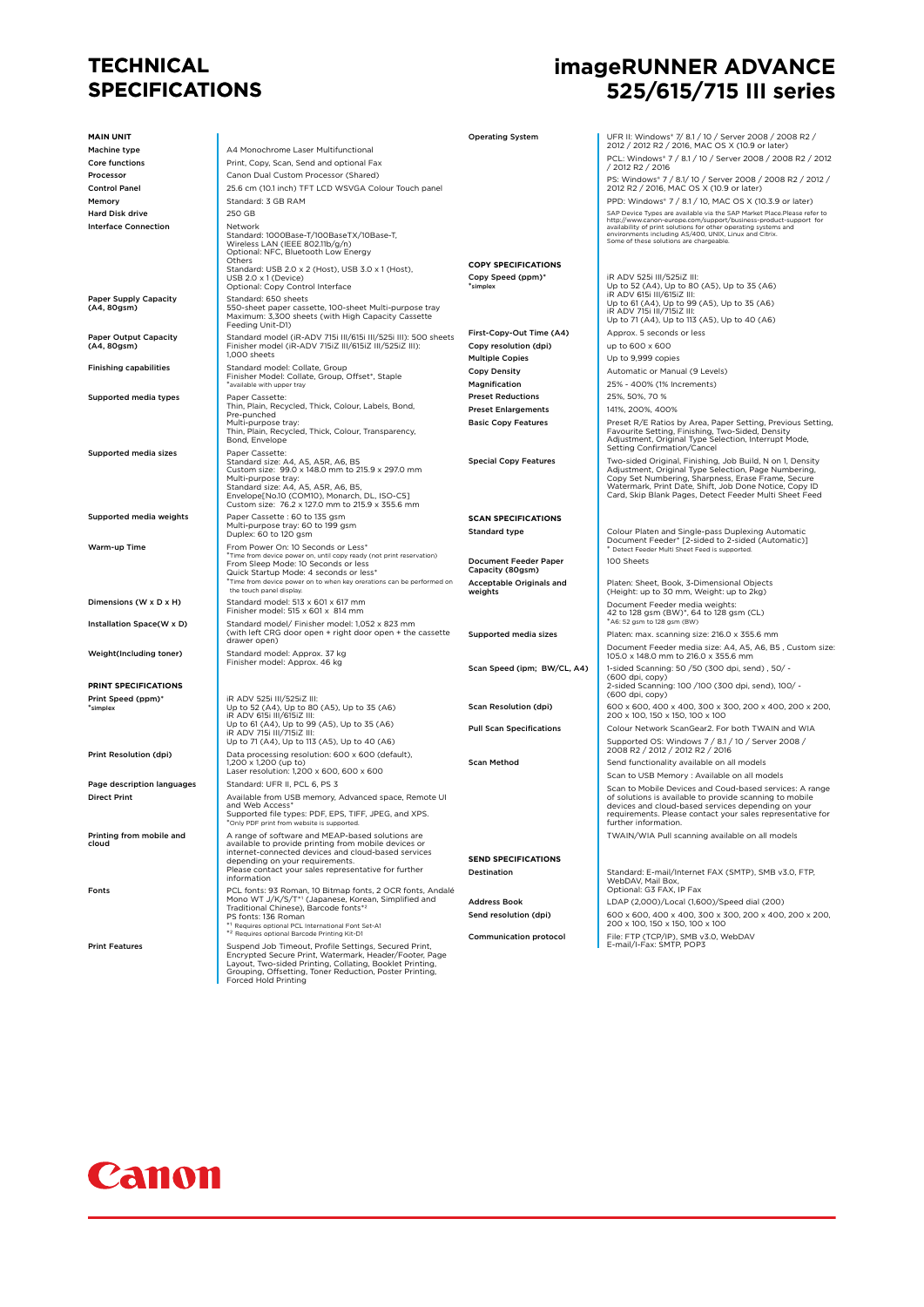## **TECHNICAL SPECIFICATIONS**

| <b>File Format</b><br><b>Universal Send Features</b> | Standard: TIFF, JPEG, PDF (Compact, Searchable, Apply<br>policy, Optimize for Web, PDF A/1-b, Encrypted, Device<br>Signature), XPS (Compact, Searchable, Device Signature),<br>Office Open XML (PowerPoint, Word)<br>Optional: PDF (Trace & Smooth, User Signature),<br>XPS(User Signature)<br>Original Type Selection, Two-sided Original, Density<br>Adjustment, Sharpness, Erase Frame, Job Build, Sender's<br>Name (TTI), Delayed Send, Preview, Job Done Notice, File<br>Name, Subject/Message, Reply-to, E-mail Priority, TX<br>Report, Original Content Orientation, Skip Blank Pages, | Power consumption                         | Maximum: Approx. 1,500 W<br>Printing: iR-ADV 715i III/715iZ III: 749.7 W*1, iR-ADV 615i<br>III/615iZ III: 717.7 W*1, iR-ADV 525i III/525iZ III: 681.9 W*1<br>Standby: Approx. 29.53 W*1<br>Sleep mode: Approx. 1.0 W<br>Plugin Off: Approx. 0.4 W*2<br>Typical Electricity Consumption (TEC) rating *3<br>IR-ADV 715i III/715iZ III: 3.0 kWh<br>iR-ADV 615i III/615iZ III: 2.4 kWh<br>iR-ADV 525i III/525iZ III: 2.0 kWh   |
|------------------------------------------------------|-----------------------------------------------------------------------------------------------------------------------------------------------------------------------------------------------------------------------------------------------------------------------------------------------------------------------------------------------------------------------------------------------------------------------------------------------------------------------------------------------------------------------------------------------------------------------------------------------|-------------------------------------------|----------------------------------------------------------------------------------------------------------------------------------------------------------------------------------------------------------------------------------------------------------------------------------------------------------------------------------------------------------------------------------------------------------------------------|
|                                                      | Detect Feeder Multi Sheet Feed                                                                                                                                                                                                                                                                                                                                                                                                                                                                                                                                                                |                                           | *1 Reference value (measured one unit).<br>*2 Quick startup mode OFF<br>*3 As per USA Energy Star 2.0                                                                                                                                                                                                                                                                                                                      |
| <b>FAX SPECIFICATIONS</b>                            |                                                                                                                                                                                                                                                                                                                                                                                                                                                                                                                                                                                               | Noise levels                              | Sound Power Level (LwAd)                                                                                                                                                                                                                                                                                                                                                                                                   |
| Maximum Number of<br><b>Connection Lines</b>         | $\mathbf{1}$                                                                                                                                                                                                                                                                                                                                                                                                                                                                                                                                                                                  |                                           | Active : iR-ADV 715i III/715iZ III: 75.6 dB or Less*1, iR-ADV<br>615i III/615iZ III:74.8 dB or Less*1,                                                                                                                                                                                                                                                                                                                     |
| Modem Speed                                          | Super G3: 33.6 kbps<br>G3: 14.4 kbps                                                                                                                                                                                                                                                                                                                                                                                                                                                                                                                                                          |                                           | iR-ADV 525i III/525iZ III:73.9 dB or Less*1<br>Standby: 58 dB or Less*2<br>Sound Pressure (LpAm)                                                                                                                                                                                                                                                                                                                           |
| <b>Compression Method</b>                            | MH, MR, MMR, JBIG                                                                                                                                                                                                                                                                                                                                                                                                                                                                                                                                                                             |                                           | Bystander's position:                                                                                                                                                                                                                                                                                                                                                                                                      |
| Resolution (dpi)                                     | 400 x 400, 200 x 400, 200 x 200, 200 x 100                                                                                                                                                                                                                                                                                                                                                                                                                                                                                                                                                    |                                           | Active : iR-ADV 715i III/715iZ III: 56 dB*3, iR-ADV 615i<br>III/615iZ III: 55 dB* <sup>3</sup> iR-ADV 525i III/525iZ III: 54 dB* <sup>3</sup>                                                                                                                                                                                                                                                                              |
| Sending/Recording Size                               | A4, A5*, A6* and B5* /A4, A5, B5<br>Sent as A4                                                                                                                                                                                                                                                                                                                                                                                                                                                                                                                                                |                                           | Standby: iR-ADV 715i III/615i III/525i III: 21 dB*3,<br>iR-ADV 715iZ III/615iZ III/525iZ III: 25 dB*3                                                                                                                                                                                                                                                                                                                      |
| FAX memory                                           | Up to 30,000 pages                                                                                                                                                                                                                                                                                                                                                                                                                                                                                                                                                                            |                                           | *1 DE-UZ205 (2017) compliant (Data taken from Blue Angel Standard                                                                                                                                                                                                                                                                                                                                                          |
| Speed dials                                          | Max. 200                                                                                                                                                                                                                                                                                                                                                                                                                                                                                                                                                                                      |                                           | value)<br>* <sup>2</sup> Measured with ISO7779                                                                                                                                                                                                                                                                                                                                                                             |
| Group dials/destinations                             | Max. 199 dials                                                                                                                                                                                                                                                                                                                                                                                                                                                                                                                                                                                |                                           | *3 Reference value (simplex) : Measured only one unit with ISO7779,                                                                                                                                                                                                                                                                                                                                                        |
| <b>Sequential broadcast</b>                          | Max. 256 addresses                                                                                                                                                                                                                                                                                                                                                                                                                                                                                                                                                                            |                                           | described with ISO9296 (1988)                                                                                                                                                                                                                                                                                                                                                                                              |
| Memory backup                                        |                                                                                                                                                                                                                                                                                                                                                                                                                                                                                                                                                                                               | <b>Standards</b>                          | <b>Blue Angel</b>                                                                                                                                                                                                                                                                                                                                                                                                          |
| <b>Fax Features</b>                                  | Original Type Selection, Two-sided Original, Density                                                                                                                                                                                                                                                                                                                                                                                                                                                                                                                                          |                                           |                                                                                                                                                                                                                                                                                                                                                                                                                            |
|                                                      | (for Scanning), Sharpness, Erase Frame, Job Build,                                                                                                                                                                                                                                                                                                                                                                                                                                                                                                                                            | <b>CONSUMABLES</b>                        |                                                                                                                                                                                                                                                                                                                                                                                                                            |
|                                                      | Sender's Name (TTI), Selecting the Telephone Line, Direct<br>Send, Delayed Send, Preview, Job Done Notice, TX Report,                                                                                                                                                                                                                                                                                                                                                                                                                                                                         | <b>Toner Cartridges</b>                   | T03 Black                                                                                                                                                                                                                                                                                                                                                                                                                  |
|                                                      | Detect Feeder Multi Sheet Feed                                                                                                                                                                                                                                                                                                                                                                                                                                                                                                                                                                | <b>Toner Yield</b>                        | Black: 51,500 pages (A4)<br>Toner Cartridge yield in accordance with ISO/IEC 19752.                                                                                                                                                                                                                                                                                                                                        |
| <b>STORE SPECIFICATIONS</b>                          |                                                                                                                                                                                                                                                                                                                                                                                                                                                                                                                                                                                               |                                           |                                                                                                                                                                                                                                                                                                                                                                                                                            |
| Mail Box (Number supported)                          | 100 User Inboxes, 1 Memory RX Inbox,<br>50 Confidential Fax Inboxes                                                                                                                                                                                                                                                                                                                                                                                                                                                                                                                           | SOFTWARE AND PRINTER<br><b>MANAGEMENT</b> |                                                                                                                                                                                                                                                                                                                                                                                                                            |
|                                                      | 30,000 Maximum Pages Stored                                                                                                                                                                                                                                                                                                                                                                                                                                                                                                                                                                   | Tracking and reporting                    | Universal Login Manager (ULM):                                                                                                                                                                                                                                                                                                                                                                                             |
| <b>Advanced Space</b>                                | Communication Protocol: SMB or WebDAV<br>Supported Client PC: Windows (Windows 7 / 8.1 / 10)<br>Concurrent Connections (Max.):<br>SMB: 64,<br>WebDAV: 3 (Active Sessions)                                                                                                                                                                                                                                                                                                                                                                                                                     |                                           | Manage your costs easily by using the embedded reporting<br>capability to identify and control costs on a user-based<br>level by device.<br>uniFLOW Online Express: Combining with ULM you can<br>gain further control and highlight expenditures per users/<br>department and pinpoint where costs can be scaled down                                                                                                     |
| Advanced Space available disc<br>space               | Approx. 16GB (Standard HDD)                                                                                                                                                                                                                                                                                                                                                                                                                                                                                                                                                                   |                                           | from a central cloud based location.                                                                                                                                                                                                                                                                                                                                                                                       |
| <b>Advanced Space Features</b>                       | Authentication for Advanced Space Log-in, Sort Function,<br>Printing a PDF File with a Password, imageWARE Secure<br>Audit Manager Support                                                                                                                                                                                                                                                                                                                                                                                                                                                    | Remote management tools                   | iW Management Console:<br>Server-based software for centralised management of a<br>fleet of devices (includes monitoring or consumables,<br>status monitoring and alerts, distribution of address books,                                                                                                                                                                                                                   |
| <b>Memory Media</b>                                  | Standard: USB Memory                                                                                                                                                                                                                                                                                                                                                                                                                                                                                                                                                                          |                                           | configuration settings, firmware and MEAP applications,<br>meter capture and reporting, driver and resource<br>management)                                                                                                                                                                                                                                                                                                 |
| <b>SECURITY SPECIFICATIONS</b>                       |                                                                                                                                                                                                                                                                                                                                                                                                                                                                                                                                                                                               |                                           | eMaintenance:<br>Compatible with eMaintenance services via embedded RDS                                                                                                                                                                                                                                                                                                                                                    |
| Authentication                                       | Standard: Universal Login Manager* (Device and Function<br>Level Log-in), uniFLOW Online Express**, User<br>Authentication, Department ID Authentication, Access<br>Management System<br>Optional: My Print Anywhere secure print<br>(Requires uniFLOW)<br>Installation, activation and registration required<br>** No charge for this solution, however activation is required.                                                                                                                                                                                                              |                                           | (Enables meter capture, automatic consumables<br>management, remote diagnostics and reporting for service<br>providers to offer efficient, fast and proactive maintenance)<br>Content Delivery System:<br>Allows the Remote distribution of firmware, iR options and<br>MEAP applications; Remote User Interface (RUI) Web<br>based interface to each device that helps to provide<br>remote device management and control |
| Data                                                 | Standard: Trusted Platform Module (TPM), Hard Disk<br>Password Lock, Hard Disk Drive Erase, Mail Box Password<br>Protection, Hard Disk Drive Encryption (FIPS140-2<br>Validated), Common Criteria Certification (DIN ISO 15408)<br>Optional: Data Loss Prevention (Requires uniFLOW)                                                                                                                                                                                                                                                                                                          | <b>Scanning software</b>                  | Network ScanGear:<br>TWAIN-compliant scanner driver that enables computers<br>on a network to use the pull scan functionality of the<br>device                                                                                                                                                                                                                                                                             |
| Network                                              | Standard: IP/Mac Address Filtering, IPSEC, TLS Encrypted<br>Communication, SNMP V3.0, IEEE 802.1X, IPv6, SMTP<br>Authentication, POP Authentication before SMTP, S/MIME                                                                                                                                                                                                                                                                                                                                                                                                                       | <b>Optimisation tools</b>                 | Canon Driver Configuration Tool:<br>A utility for changing the factory default settings of Canon<br>print drivers<br>NetSpot Device Installer:                                                                                                                                                                                                                                                                             |
| Document                                             | Standard: Secure Print, Adobe LiveCycle® Rights<br>Management ES2.5 Integration, Encrypted PDF, Encrypted<br>Secure Print, Device signature, Secure Watermarks<br>Optional: User signature                                                                                                                                                                                                                                                                                                                                                                                                    | Platform                                  | Simple utility software that allows you to make network<br>protocol settings for Canon devices connected to your<br>network.<br>MEAP (Multifunctional Embedded Application Platform):                                                                                                                                                                                                                                      |
| <b>ENVIRONMENTAL</b><br><b>SPECIFICATIONS</b>        |                                                                                                                                                                                                                                                                                                                                                                                                                                                                                                                                                                                               |                                           | A powerful JAVA Embedded Platform for Canon devices<br>which provides tight coupling between a range of software                                                                                                                                                                                                                                                                                                           |
| <b>Operating Environment</b>                         | Temperature: 10 to 30 °C<br>Humidity: 20 to 80 % RH (Relative Humidity)                                                                                                                                                                                                                                                                                                                                                                                                                                                                                                                       |                                           | solutions and the device.<br>MEAP Web:<br>Web service alternative to MEAP that allows MFP                                                                                                                                                                                                                                                                                                                                  |
| <b>Power source</b>                                  | 220-240 V, 50/60 Hz, 4.8 A                                                                                                                                                                                                                                                                                                                                                                                                                                                                                                                                                                    |                                           | applications to be developed and deployed via web<br>services                                                                                                                                                                                                                                                                                                                                                              |
|                                                      |                                                                                                                                                                                                                                                                                                                                                                                                                                                                                                                                                                                               | <b>Document Publishing</b>                | <b>iW DESKTOP:</b><br>Powerful print publishing software which easily combines                                                                                                                                                                                                                                                                                                                                             |

Powerful print publishing software which easily combines<br>documents from different sources and file formats, applies<br>finishing with preview and templates to create professional<br>looking documents. Includes PDF creation, anno



# **imageRUNNER ADVANCE 525/615/715 III series**